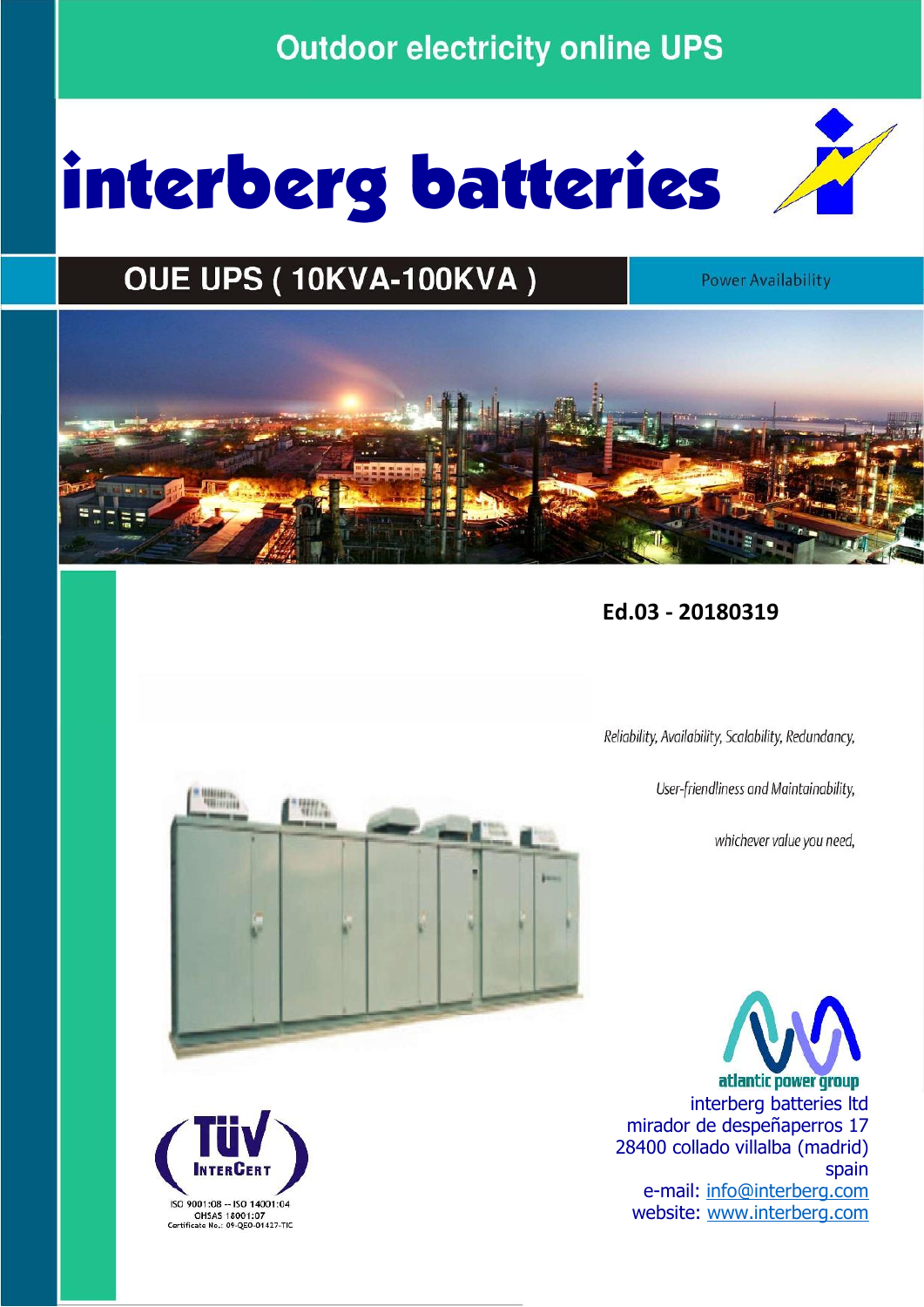## YOUR POWER QUALITY PARTNER

OUE series high-power outdoor electricity online ups is designed for outdoor electrical environments. The ups can be installed at outdoors directly without extra construction room, greatly reduce customers' investment, saving limited indoor space as well as for some special environment (such as tunnels, wells, mines, ect, which provide reliable power for load equipments.

#### **Major Applications**

- Information Technology
- Data Centers
- Servers (LAN, WAN, MAN, ERP, e-mail, web and others)
- Networking
- Telecommunication
- Mobile (2G, 2.5G, 3G)
- Paging
- Fixed (including WLL)
- Industrial Automation
- Process (including instrumentation)
- Motion (digital drives & robotics) and motor loads
- Transport Automation
- Airport automation and flight booking
- Others including railways & road transport automation & ticket booking
- Banking, Insurance and Financial Services
- Software Development Houses / Software Technology Parks (STP)
- Building Automation
- Access Control
- Security System
- Fire Alarm System
- Emergency Lighting
- Other Critical Applications
- Medical Diagnostics
	- Magneto Resonant Imaging
	- CT Scanning
	- CathLab
- Satellite
- Uplinking
- Earth Stations

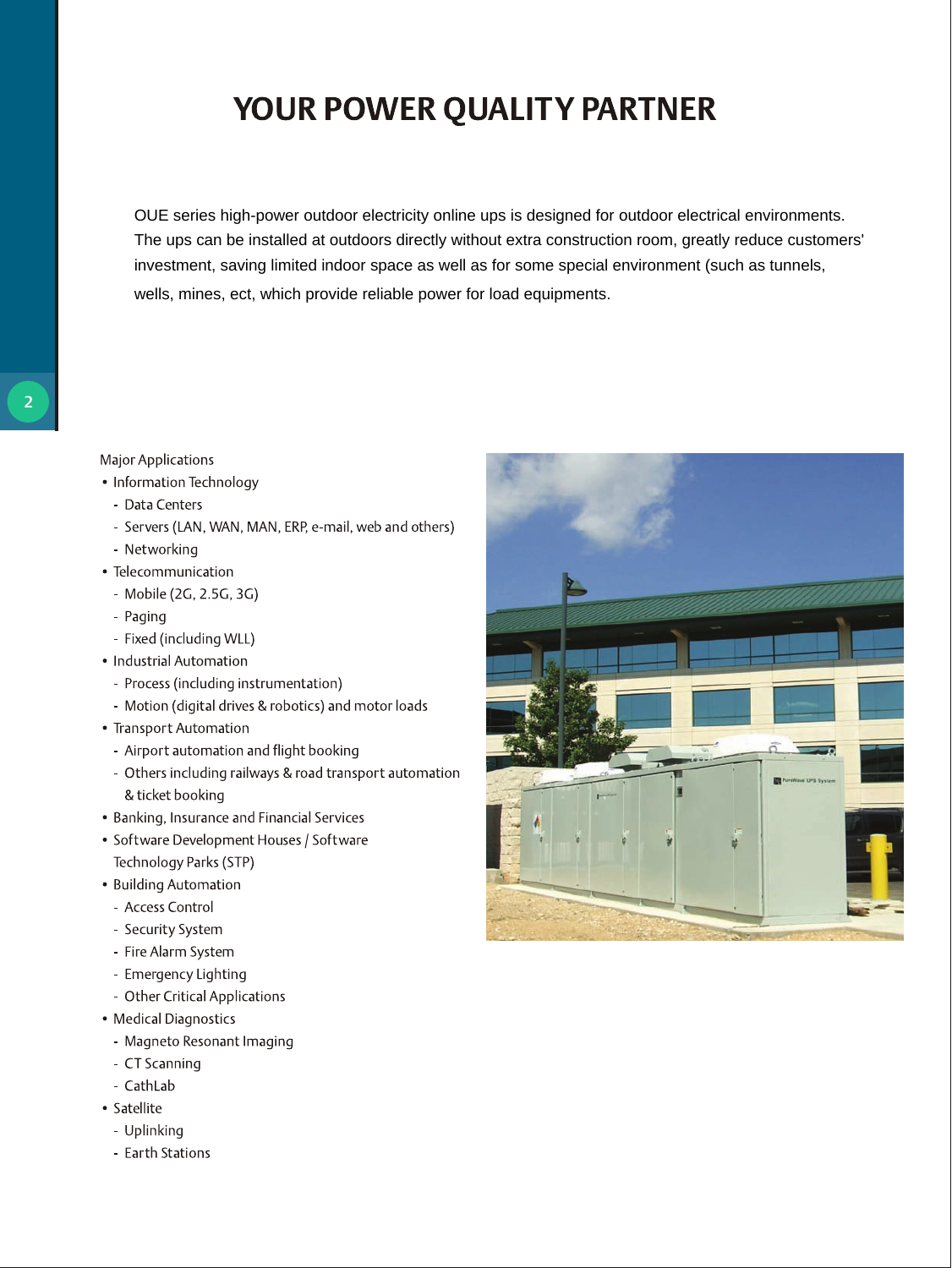

#### Advantage and Features

- ■Double-conversion online design, the system is stable and reliable.
- ■Wide input voltage and frequency range, Match harsh grid environment;
- ■Strong output overload and short circuit capacity to ensure the stability of the system and system security under limit state;
- ■Easy installation no need extra construction room for equipment;
- ■The system cabinet protection class:IP55;
- ■Indoor air conditionier;
- Modular design for easy installation and maintenance;
- ■Mute design, audible noise less than 55db, far less than 72 db of online UPS;
- ■system can protect sensitive equipment away from voltage dips /Boost temporary, momentary interruption and power failure

these effects, unique intelligent power grid solutions ;

Ensure that 60 seconds pure electricity power for all load, Can solve 99% of the power quality problems, In the case of low load, the discharge can extend to 180 seconds, The high reliability of static switch provides 2 to 4 milliseconds high speed and timely response, to ensure the load not be affected.

■ A new generation OUE electricity online UPS, it has higher efficiency, can support longer battery configuration and provides reliable full protection for the semiconductor manufacturing industry, cloud computing center etc. critical facilities.

■When the Power-off time longer than the setting delay time, it the generator sets, take load through "soft switch"and let generator sets to supply power, so that provide 100% load protection while extended power off, It does not require expensive parallel switchgear, and Generator sets are compatible the units compatible with the online UPS, greatly reduce the customer's investment will start the generator sets, OUE online UPS will coordinate with with OUE online UPS capacity smaller 35% than the capacity of